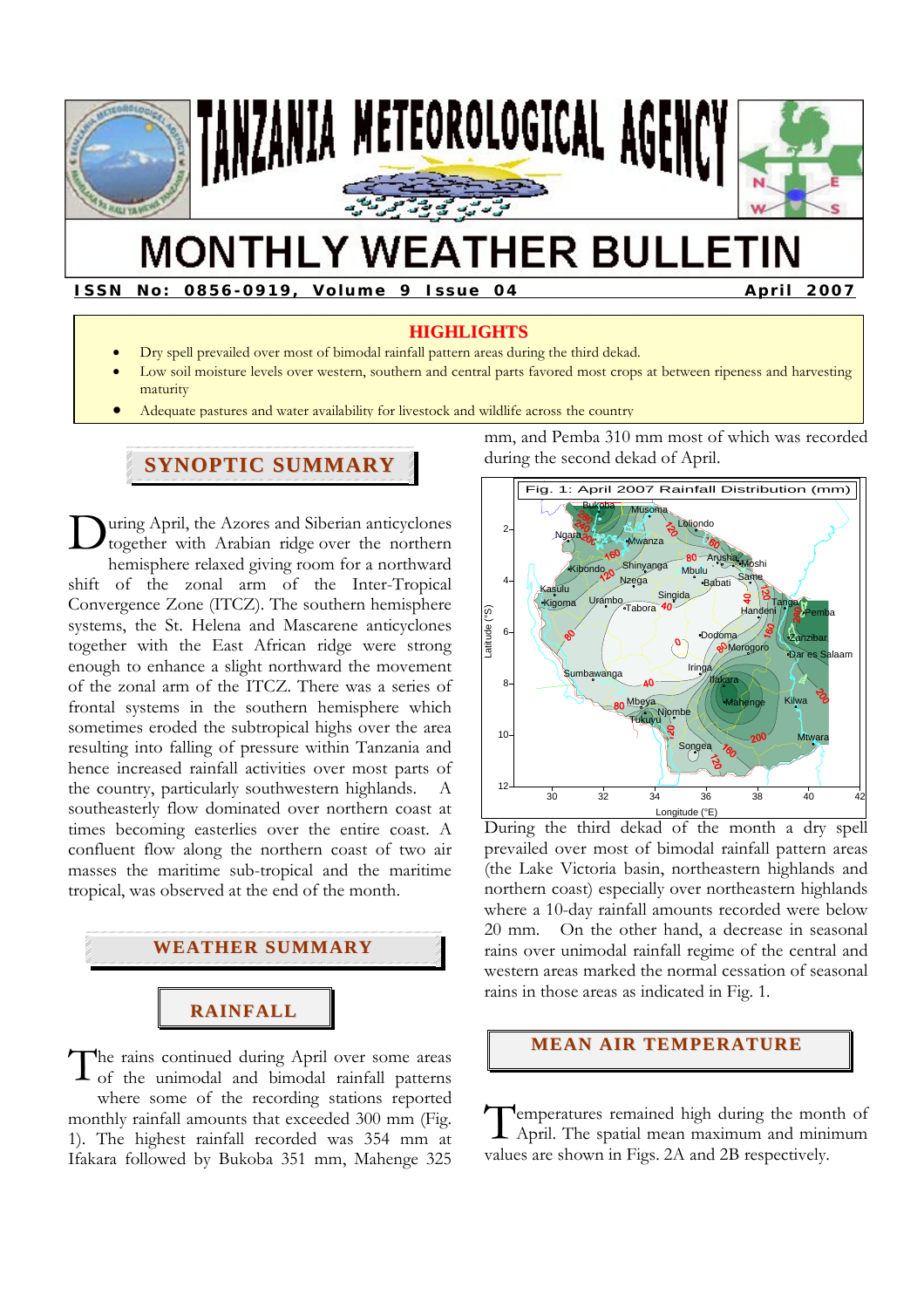

The mean maximum temperature ranged between just above 32 ºC and just below 25 ºC as indicated in Figure 2A. The highest mean maximum temperature recorded during the month was about 32.0°C at Tanga and Pemba in the northern coast, while the lowest was about 24 °C at Mbeya in southwestern highlands.



The highest values were observed during the first dekad of the month. Tanga reported the highest 10 day maximum temperature of 33.6 °C during the first dekad.

Mean minimum air temperatures ranged from just below 13 ºC to slightly above 25 ºC as shown in Fig. 2B. The lowest value of the mean minimum temperature recorded was about 12 °C at Mbeya, while the highest value was about 25 °C in the island of Pemba.

Comparing with temperature conditions in March the maximum temperatures in April decreased slightly by about 1 °C. However, warm conditions continued to be experienced over much of the country, which is a normal feature in April.

# **MEAN SUNSHINE HOURS**

patial distribution of mean sunshine hours across Spatial distribution of mean sunshine hours across<br>the country during March indicates that the duration of mean bright sunshine hours ranged from below 6 to above 9 hrs/day as shown in Fig. 3.



A few pocket areas of southern, coast and west of Lake Victoria basin experienced sunshine durations of less than 7 hours/day. The extreme northern coast, parts of northeastern highlands, southern parts of Lake Victoria basin, central and western areas observed longer durations (between 8 and 10 hours/day) mainly due to decreased cloudy activities experienced in the areas during the month.

# **MEAN DAILY WIND SPEED**

uring the period mean wind speed across the country ranged between about 2.0 and 8 km/hr as indicated in Fig. 4. The northeastern highlands and central areas experienced windy conditions with wind speeds exceeding 7 km/hr. D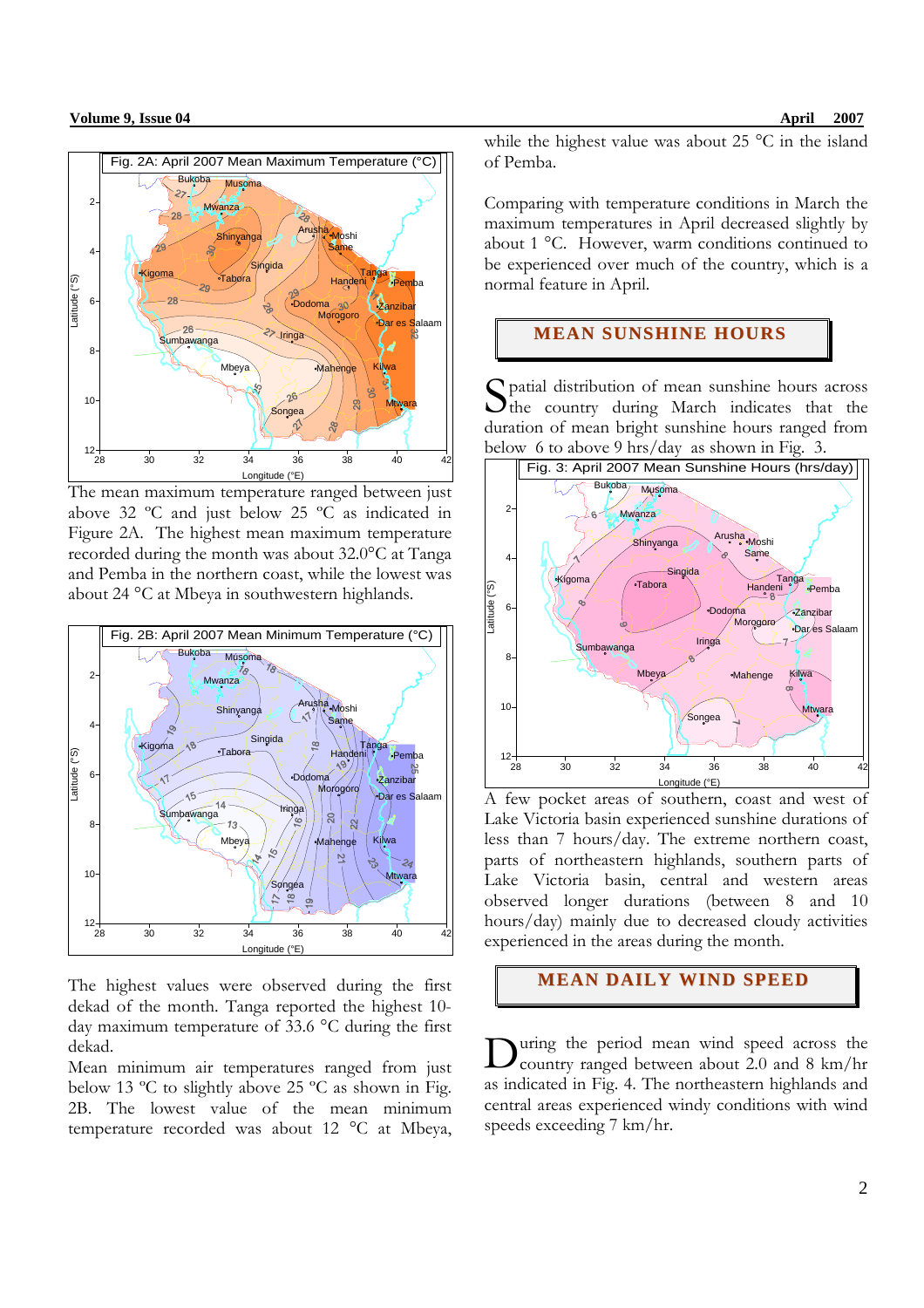### **Volume 9, Issue 04 April 2007**

Much of the southern region experienced slight winds of less than 4 km/hr with the cores of minimum speeds located over Songea, Kilwa and Morogoro.

The increased wind speed accompanied with low rainfall over much of the northeastern highlands and central areas increased prospects for occurrences of dust devils, wind erosion, and higher evaporation rates.



# **SATELLITE INFORMATION**

Figure 5 shows the status of vegetation greening<br>during third dekad of April 2007 as depicted by during third dekad of April 2007 as depicted by the Normalized Difference Vegetation Index (NDVI) from METEOSAT satellite sensor.



The vegetation greening indices ranged from very low to very high values.

Over much of the country the vegetation condition was good as the greening indices ranged from medium to very high. Most areas in the northeastern highlands depicted low NDVI with some parts showing very low indices, the reason being little rainfall and poor distribution of 2007 *Masika* rains. On the other hand good vegetation cover and greening is observed over the coastal regions as indicated by very high indices.

# **AGROMETEOROLOGY**

uring the month most areas over unimodal sector experienced generally low soil moisture levels, a situation which favored most crops for they were at between ripeness and harvesting maturity as reported from western, southern and central parts of the country including Nzega and Urambo (Tabora region), Njombe and Makete (Iringa region), Sumbawanga (Rukwa region), Tunduru (Ruvuma region), Mbeya rural, Bahi (Dodoma region) and Singida rural. D

However over the bimodal sector, weeding of early planted crops continued as observed particularly in Pwani, Tanga and Mara regions. Crops (including maize) in these areas were generally in moderate state although the situation slightly worsened during the third dekad of April when inadequate supply of soil moisture hit Musoma (Mara region), Moshi and Same (Kilimanjaro region), northern Morogoro, and Pemba Island with crops mainly maize and paddy that were between vegetative growth and tasselling stages.

The second phase beans crop planted in the districts of Kasulu, Kibondo, Mpanda, Ngara, Mbulu and Mufindi was at flowering stage and in good condition whereas cassava crop at various growth stages progressed well and in good state as reported across the country.

Pasture conditions and water availability for livestock and wildlife continued to be adequate across the country.